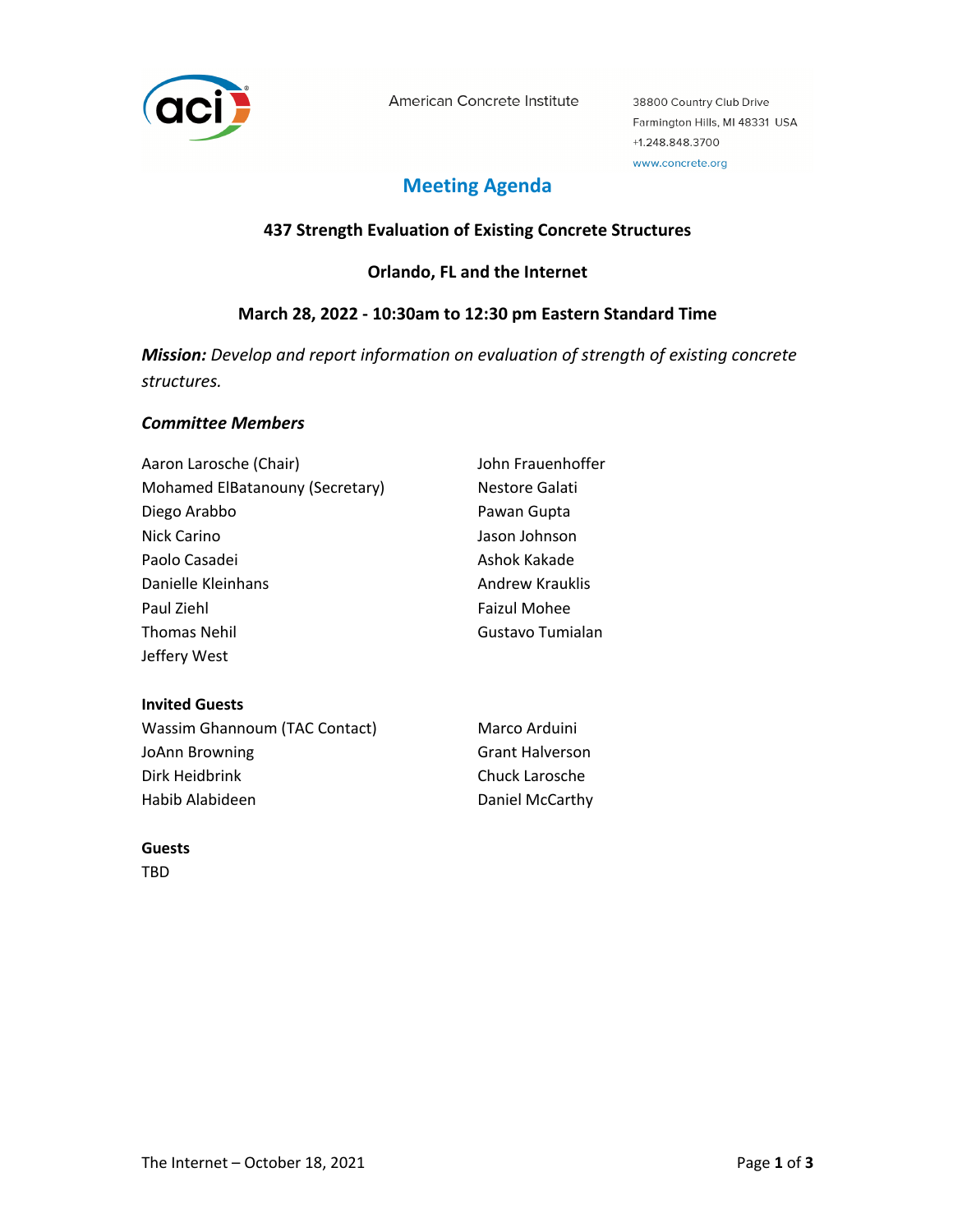## **1. Administrative**

## 1.1. Introductions

Provide Name and Affiliation

## 1.2. Previous Meeting's Minutes

Minutes Posted on Committee Website

### 1.3. Actions since last convention meeting

Receipt of Public Comments March 17, 2022 - Attached

#### 1.4. Membership

Membership Changes – M. ElBatanouny

New fellow – P. Ziehl

TAC Contact – Wassim Ghannoum

## 1.5. ACI Changes to Code Committees

ACI is considering changes to membership of code committees - A. Larosche

## **2. Old Business**

Ongoing document work 437.1 and 437.2, interactions with 318-C and 437-0A Test database, and work with ACI 350

#### 2.1. 437.2

Discussion and resolution of public comments

### 2.2. Progress of 437.1

J. West, M. ElBatanouny, D. Arabbo, N. Carino, N. Galati, F. Masetti

## 2.3. Interactions with ACI 318-C

J. Frauenhoffer, C. Larosche, N. Galati, J. West, G. Tumialan, K. Keser (if present)

## 2.4. Test Database Update

M. ElBatanouny

2.5. Coordination with ACI 350

F. Masetti

## **3. New Business**

3.1. Review of high strength concrete

Looking to review the applicability of our code to strengths (f'c) of 8ksi and larger.

## 3.2. Review new business from TAC Responses

Review definitions of loads in 437.2 and 318

Review new document ACI 444 for future incorporation

## **4. Committee Liaison Reports**

- 4.1. ACI TRRC A. Larosche
- 4.2. ACI 562 (Repair Code) Several Members
- 4.3. ACI 444 (Structural Health Monitoring) M. ElBatanouny, P. Ziehl
- 4.4. ACI 435 (Deflections) A. Larosche

## **5. Adjournment**

The next in-person meeting is currently scheduled for Monday October 24, 2022, in Dallas, TX.